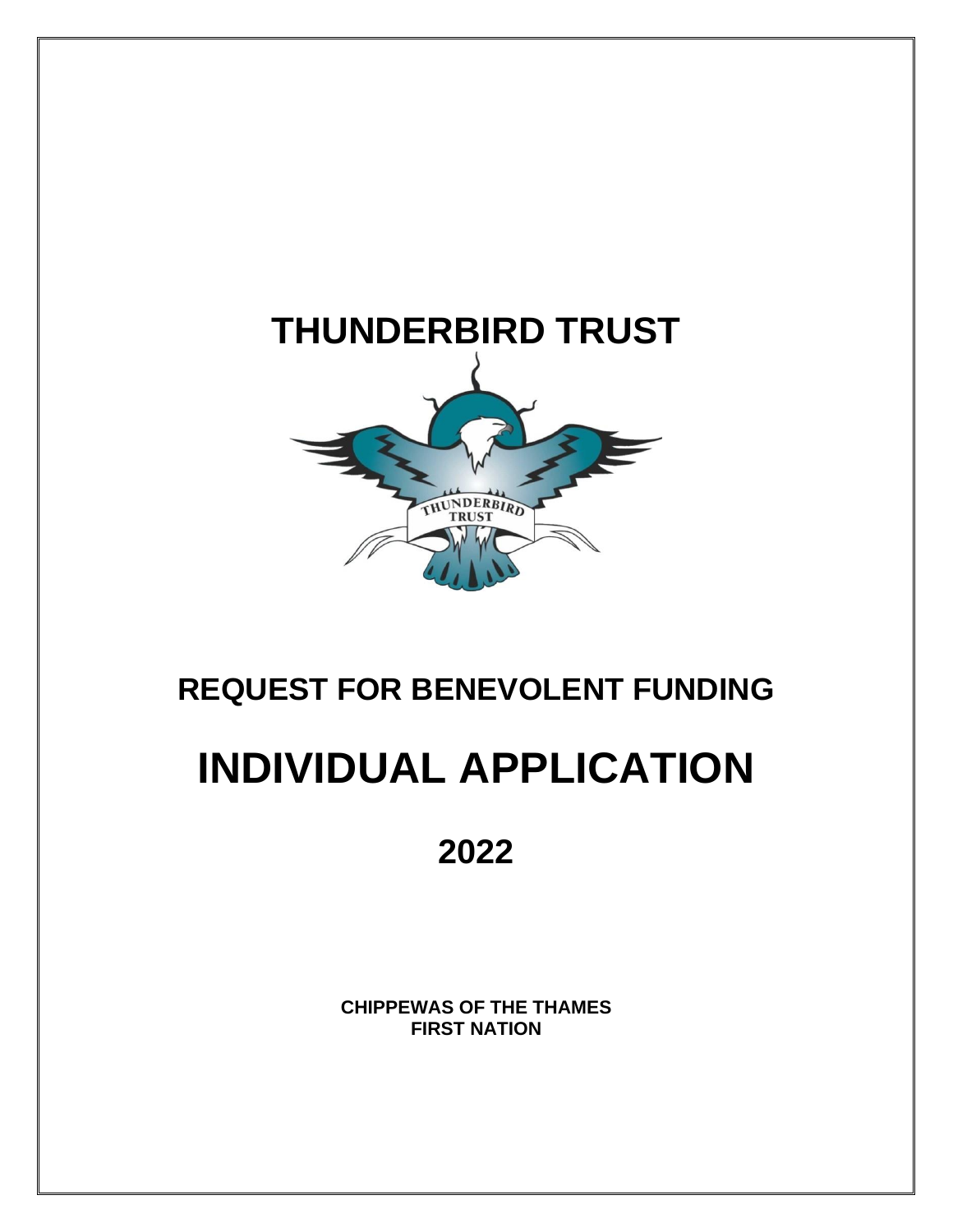#### **Welcome to the Thunderbird Trust Individual Application!**

Each year the amount for distributions for community projects depends on the revenues realized each fiscal year. Our newly amended Trust agreement allows the ability to effectively plan for the fiscal year by determining the annual income at a minimum of 3% of the market value of the Authorized Investments as held in the Trust Accounts as of December 31<sup>st,</sup> (see 9.1 b Annual Income for full definition).

We are pleased to inform you that applications for 2022 are now being accepted. The Thunderbird Trust agreement lists benevolent purposes (Sec.8.8) for funding. Below is a summary of the areas qualified for funding;

- a) Education
- b) Physical/Mental Health
- c) General Health
- d) Equipment (health)
- e) Athletes
- f) Equipment (recreational)
- g) Construction/maintenance
- recreational facilities
- h) Culture/language/arts programs
- i) Research (COTTFN) history)
- j) Historical (secure artifacts)
- k) Research (land claims)
- l) Relief in disasters (Emergency Policy)
- m) Supplement (senior program funds)
- n) Grave memorials

Trustees are purposeful in their planning and seek ways to align with the COTTFN Community Comprehensive Plan. Trustees are aware that the funds do not meet all members' needs but do their best to meet a broad amount of needs for both on and off reserve members while maintaining accountability and feasibility. Careful consideration must be made as to those proposals that best fit with the community's current needs.

Please read this handbook carefully before beginning to fill out the application form. We continue to be proud and want to thank the many members who give up their time to provide extra benefit to our community and members through Thunderbird Trust funding.

Miigwech,

## *Thunderbird Trustees*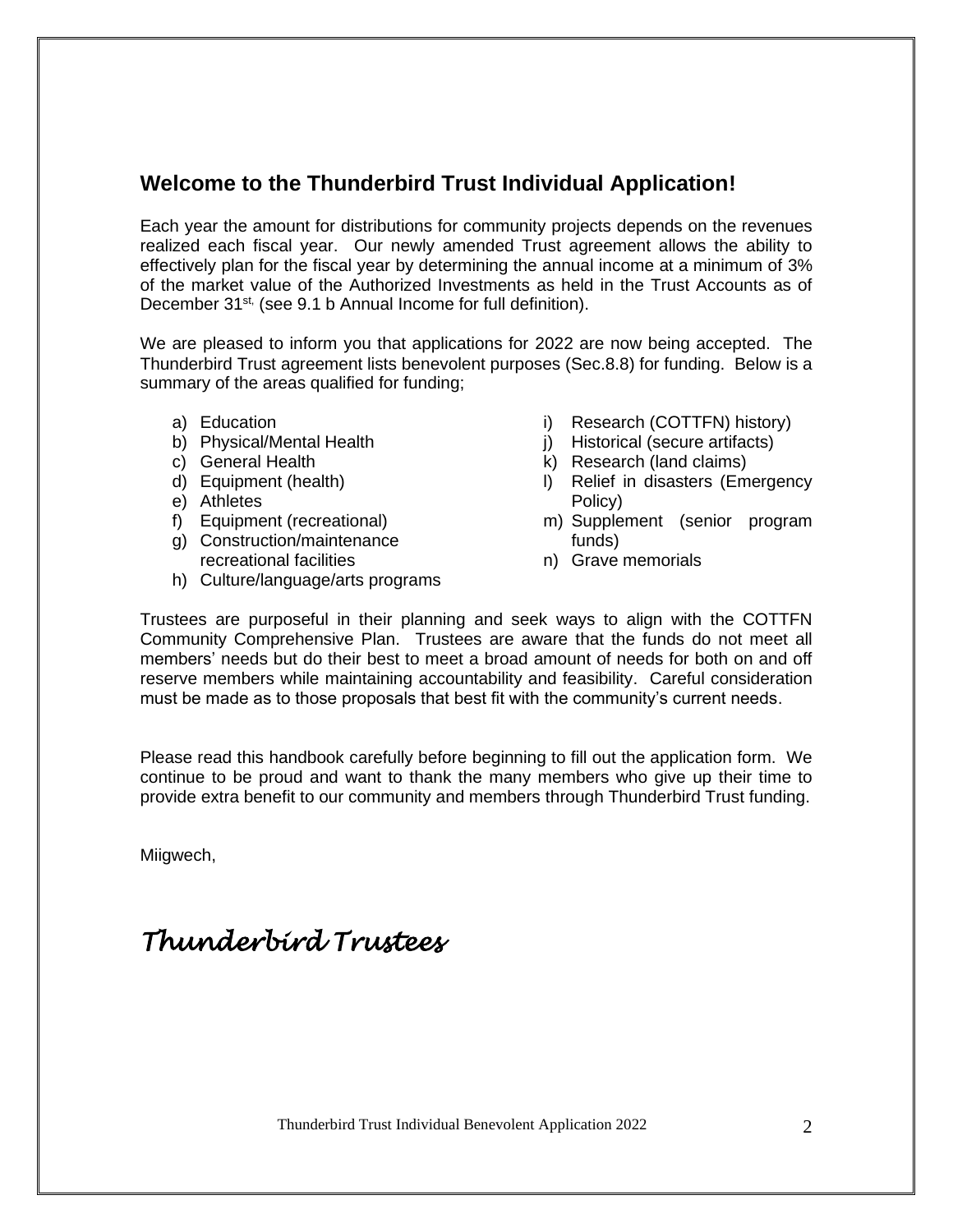### **INSTRUCTIONS & DEADLINE:**

For full instructions see the Benevolent Handbook, available online or by request.

1. **Application Deadline –** Applications will be accepted until 11:59 p.m. Eastern Standard Time on July 1, 2022.

**Note: NO LATE applications or supporting documents will be accepted, we adhere to a strict deadline with no exceptions. Submissions must be complete by the final deadline.**

- 2. **Confirmation –** It is the sole responsibility of the applicant to ensure that we have received your proposal.
- 3. **Trustee Proposal Review -** If your proposal is complete, it will be addressed at a special Trustee meeting to determine whether it meets the criteria. If your proposal does not meet mandatory criteria, it will be removed from the review process and you will receive a letter outlining reasons for denial of application.
- 4. **Final Decision** Funding decisions made by Trustees will be final.

### **WHERE TO GO FOR HELP AND INFORMATION**

**Contact Us: Thunderbird Trust 641 Jubilee Rd "Unit B" Muncey, Ontario N0L 1Y0**

**Phone: 519-264-2626**

**Fax: 519-264-2628**

**Email: [rsault@thunderbirdtrust.ca](mailto:rsault@thunderbirdtrust.ca)**

**The handbook is also available for downloading on our website:**

**Visit us at: [www.thunderbirdtrust.ca](http://www.thunderbirdtrust.ca/)**

Please be sure to spread the word about our website to your family and friends!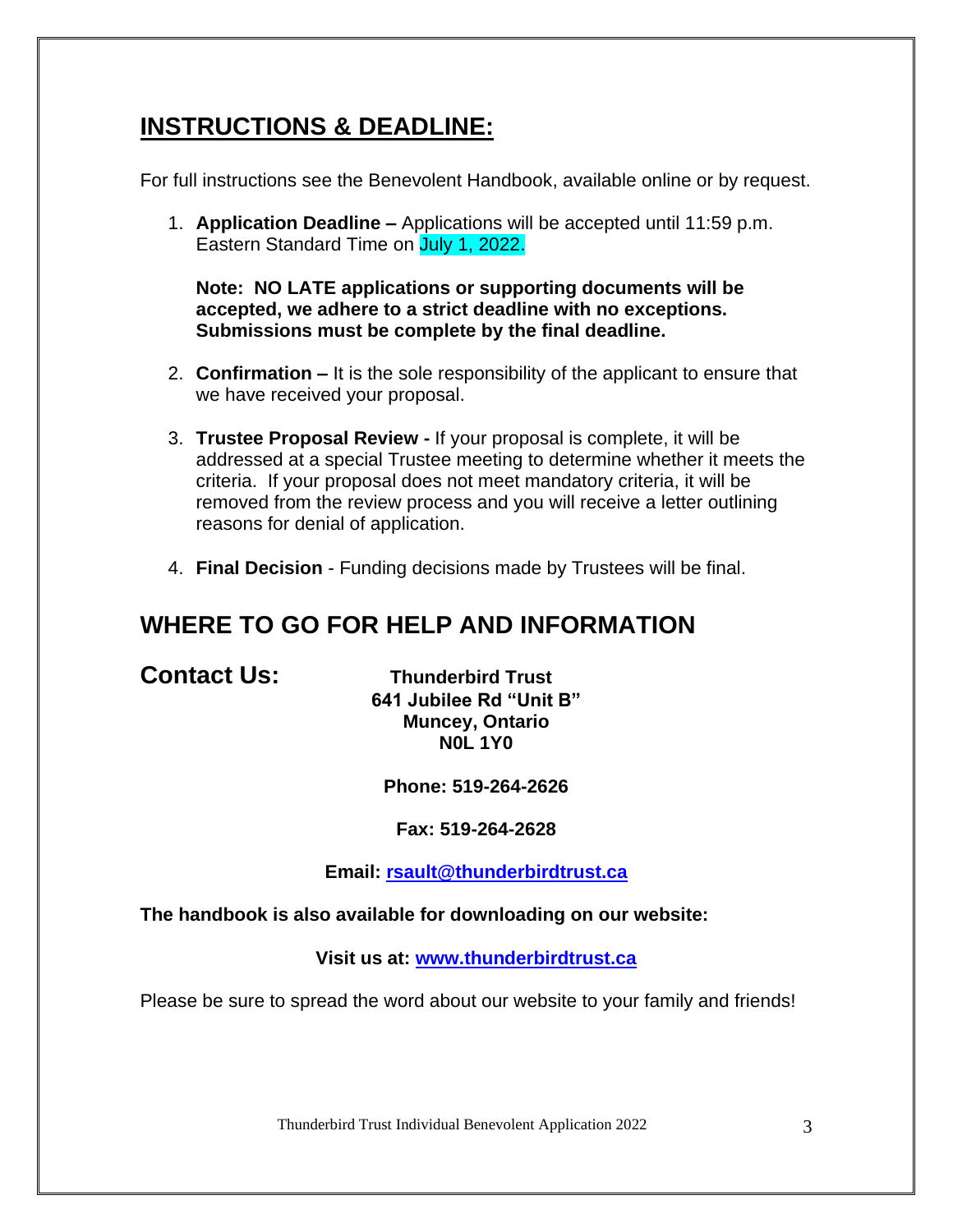## **Thunderbird Trust Funding Application Form**

#### **SECTION A: – INFORMATION ABOUT YOU**

Please be advised where the applicant is under the age of 18 years, an adult is required to be the co-applicant and will be responsible for the management of funds received from the Trust and all reporting requirements.

| A1                                                                                                                                                                        |                                                             | Name of applicant:                                                                                                                 |        | Name of Co-applicant (if necessary):                                                                           |  |
|---------------------------------------------------------------------------------------------------------------------------------------------------------------------------|-------------------------------------------------------------|------------------------------------------------------------------------------------------------------------------------------------|--------|----------------------------------------------------------------------------------------------------------------|--|
| A2                                                                                                                                                                        |                                                             | Mailing Address of applicant (House # or 911 number):                                                                              |        |                                                                                                                |  |
|                                                                                                                                                                           |                                                             |                                                                                                                                    |        |                                                                                                                |  |
|                                                                                                                                                                           |                                                             |                                                                                                                                    |        | Prov./State:                                                                                                   |  |
|                                                                                                                                                                           |                                                             | Postal/Zip Code: _______________________                                                                                           |        |                                                                                                                |  |
| A3                                                                                                                                                                        |                                                             |                                                                                                                                    |        |                                                                                                                |  |
| A4                                                                                                                                                                        |                                                             | Phone: ____________________________                                                                                                |        | Cell: __________________________                                                                               |  |
|                                                                                                                                                                           |                                                             |                                                                                                                                    |        |                                                                                                                |  |
| Identification: Two pieces of identity must be included, at least one must<br>A5<br>have your signature on it. Check if applicable and include copies with<br>submission. |                                                             |                                                                                                                                    |        |                                                                                                                |  |
|                                                                                                                                                                           |                                                             | Status Card (not expired)                                                                                                          | $\Box$ | Letter from membership                                                                                         |  |
|                                                                                                                                                                           |                                                             | <b>Driver's License</b>                                                                                                            |        | Other: and the contract of the contract of the contract of the contract of the contract of the contract of the |  |
|                                                                                                                                                                           |                                                             | *Please note we will not be responsible for providing proof of membership<br>from any documents previously submitted to the Trust. |        |                                                                                                                |  |
|                                                                                                                                                                           |                                                             | <b>SECTION B: INFORMATION ABOUT YOUR PROJECT</b><br>Please attach an additional page if there is not enough room.                  |        |                                                                                                                |  |
| <b>B1</b>                                                                                                                                                                 |                                                             |                                                                                                                                    |        |                                                                                                                |  |
| <b>B2</b>                                                                                                                                                                 | Project Description: Briefly describe your project outline. |                                                                                                                                    |        |                                                                                                                |  |

\_\_\_\_\_\_\_\_\_\_\_\_\_\_\_\_\_\_\_\_\_\_\_\_\_\_\_\_\_\_\_\_\_\_\_\_\_\_\_\_\_\_\_\_\_\_\_\_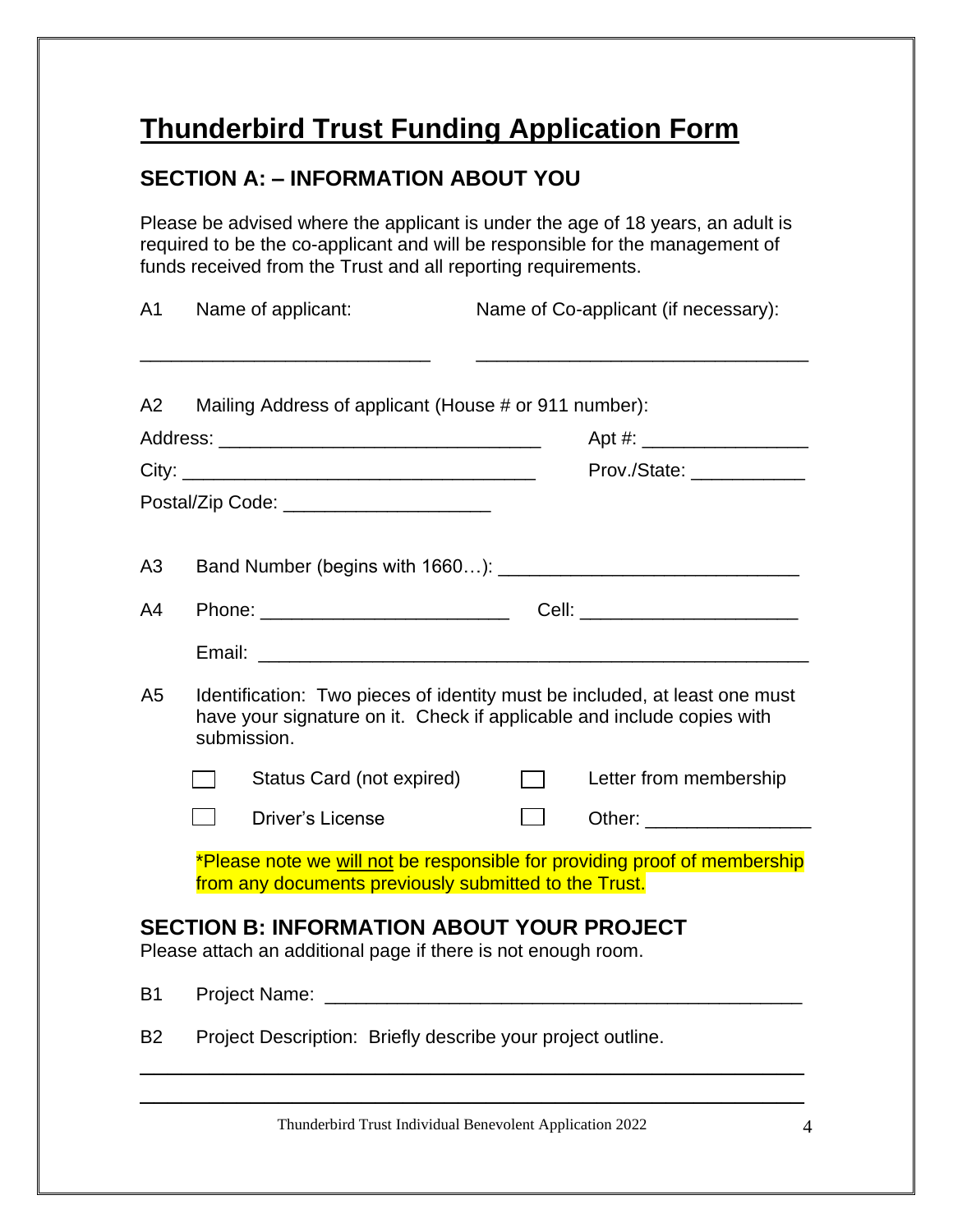| Goals of the project:                                                                       |
|---------------------------------------------------------------------------------------------|
| <u> 1980 - Johann John Stone, mars eta biztanleria (h. 1980).</u>                           |
|                                                                                             |
| iii)<br><u> 1990 - Johann Stoff, amerikansk politiker (d. 1980)</u>                         |
| How will Chippewas of the Thames First Nation and its members benefit<br>from this project? |
|                                                                                             |
|                                                                                             |

\_\_\_\_\_\_\_\_\_\_\_\_\_\_\_\_\_\_\_\_\_\_\_\_\_\_\_\_\_\_\_\_\_\_\_\_\_\_\_\_\_\_\_\_\_\_\_\_

B8 CCP Alignment: Does your project align with the *COTTFN Comprehensive Community Plan*? Check one or more of the strategies that apply.

| <b>Health and Wellness</b>      | <b>Prosperity Development</b>    |
|---------------------------------|----------------------------------|
| Social and Cultural Development | Infrastructure                   |
| Justice and Emergency Response  | Land and Environmental Mgmt.     |
| Life-Long Learning              | Governance & Public Sector Mgmt. |

If yes, state which area and strategies the project addresses and how (reference the page and strategy number. For a copy of the Community Plan latest draft go to [https://www.cottfn.com/community-planning](https://www.cottfn.com/community-planning/)[/](https://www.cottfn.com/community-planning/) website or call the band office.

\_\_\_\_\_\_\_\_\_\_\_\_\_\_\_\_\_\_\_\_\_\_\_\_\_\_\_\_\_\_\_\_\_\_\_\_\_\_\_\_\_\_\_\_\_\_\_\_\_\_\_\_\_\_\_\_\_\_\_\_\_\_\_\_

\_\_\_\_\_\_\_\_\_\_\_\_\_\_\_\_\_\_\_\_\_\_\_\_\_\_\_\_\_\_\_\_\_\_\_\_\_\_\_\_\_\_\_\_\_\_\_\_\_\_\_\_\_\_\_\_\_\_\_\_\_\_\_\_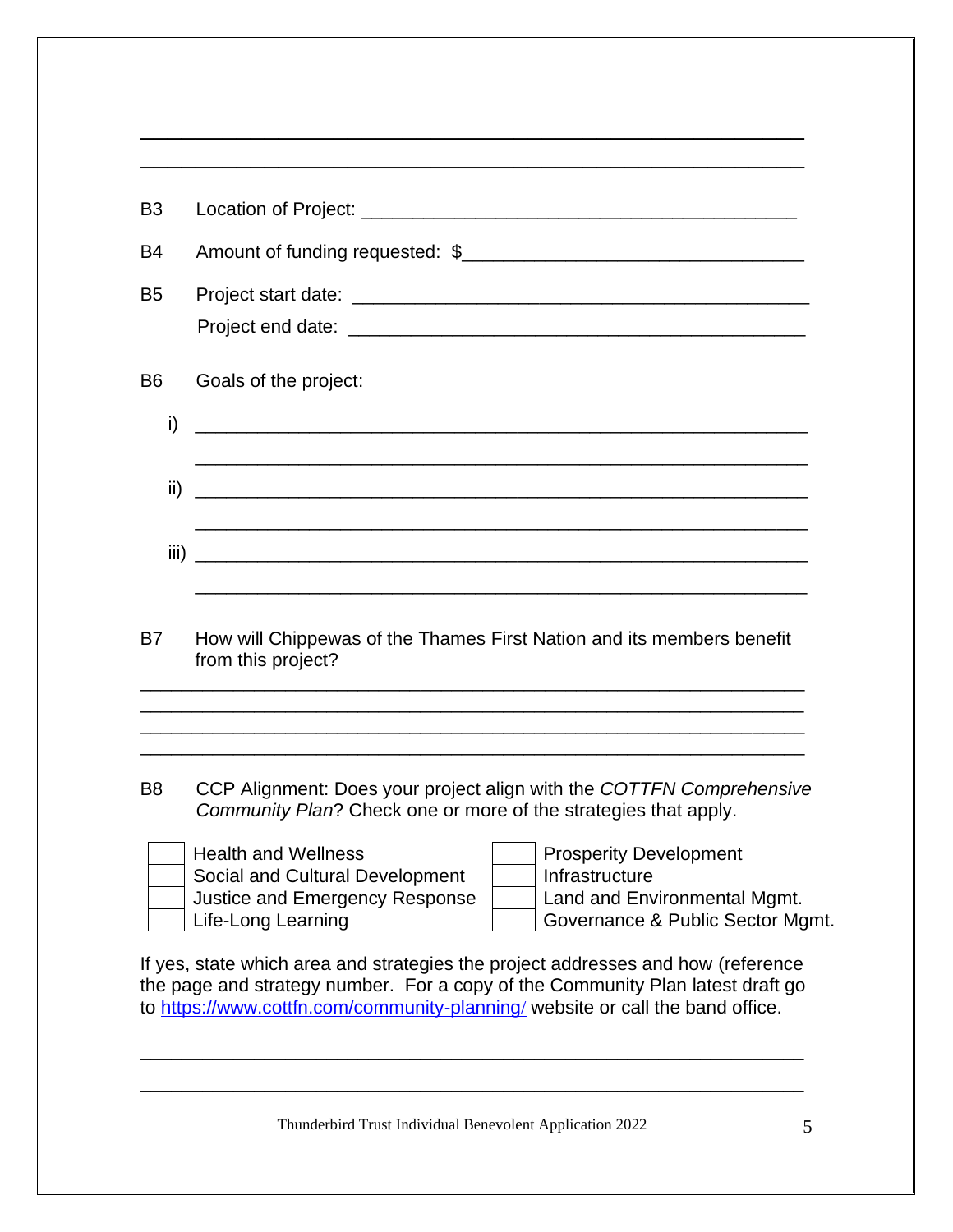| B9 | Detail how your organization will acknowledge the Trust for contributions |
|----|---------------------------------------------------------------------------|
|    | made to your project.                                                     |

\_\_\_\_\_\_\_\_\_\_\_\_\_\_\_\_\_\_\_\_\_\_\_\_\_\_\_\_\_\_\_\_\_\_\_\_\_\_\_\_\_\_\_\_\_\_\_\_\_\_\_\_\_\_\_\_\_\_\_\_\_\_\_\_

\_\_\_\_\_\_\_\_\_\_\_\_\_\_\_\_\_\_\_\_\_\_\_\_\_\_\_\_\_\_\_\_\_\_\_\_\_\_\_\_\_\_\_\_\_\_\_\_\_\_\_\_\_\_\_\_\_\_\_\_\_\_\_\_

\_\_\_\_\_\_\_\_\_\_\_\_\_\_\_\_\_\_\_\_\_\_\_\_\_\_\_\_\_\_\_\_\_\_\_\_\_\_\_\_\_\_\_\_\_\_\_\_\_\_\_\_\_\_\_\_\_\_\_\_\_\_\_\_

\_\_\_\_\_\_\_\_\_\_\_\_\_\_\_\_\_\_\_\_\_\_\_\_\_\_\_\_\_\_\_\_\_\_\_\_\_\_\_\_\_\_\_\_\_\_\_\_\_\_\_\_\_\_\_\_\_\_\_\_\_\_\_\_

\_\_\_\_\_\_\_\_\_\_\_\_\_\_\_\_\_\_\_\_\_\_\_\_\_\_\_\_\_\_\_\_\_\_\_\_\_\_\_\_\_\_\_\_\_\_\_\_\_\_\_\_\_\_\_\_\_\_\_\_\_\_\_\_

\_\_\_\_\_\_\_\_\_\_\_\_\_\_\_\_\_\_\_\_\_\_\_\_\_\_\_\_\_\_\_\_\_\_\_\_\_\_\_\_\_\_\_\_\_\_\_\_\_\_\_\_\_\_\_\_\_\_\_\_\_\_\_\_

#### **SECTION C: INFORMATION ON FINANCES & BUDGET**

| C <sub>1</sub> | Please list what fundraising activities you have completed (if applicable). |                     |
|----------------|-----------------------------------------------------------------------------|---------------------|
|                | <b>Event</b>                                                                | <b>Funds Raised</b> |
|                |                                                                             |                     |
|                |                                                                             |                     |
|                |                                                                             |                     |

C2 Have you received and/or requested any other funding? Yes \_\_\_ No \_\_\_

If yes, please provide details on any funding received and/or requested. Applicants must provide proof for matching or additional funding in order to be awarded more points on the evaluation sheet.

| <b>Name of Funder</b>             | <b>Amount</b>                                                    |
|-----------------------------------|------------------------------------------------------------------|
|                                   |                                                                  |
|                                   |                                                                  |
|                                   |                                                                  |
| Examples proof of matching funds: | Letter from funder<br>Email from funder<br><b>Bank statement</b> |

C3 Are there any future fundraising activities planned for this project?

Yes \_\_\_ No \_\_\_ If yes, please list below:

Thunderbird Trust Individual Benevolent Application 2022 6

\_\_\_\_\_\_\_\_\_\_\_\_\_\_\_\_\_\_\_\_\_\_\_\_\_\_\_\_\_\_\_\_\_\_\_\_\_\_\_\_\_\_\_\_\_\_\_\_\_\_\_\_\_\_\_\_\_\_\_\_\_\_\_\_

\_\_\_\_\_\_\_\_\_\_\_\_\_\_\_\_\_\_\_\_\_\_\_\_\_\_\_\_\_\_\_\_\_\_\_\_\_\_\_\_\_\_\_\_\_\_\_\_\_\_\_\_\_\_\_\_\_\_\_\_\_\_\_\_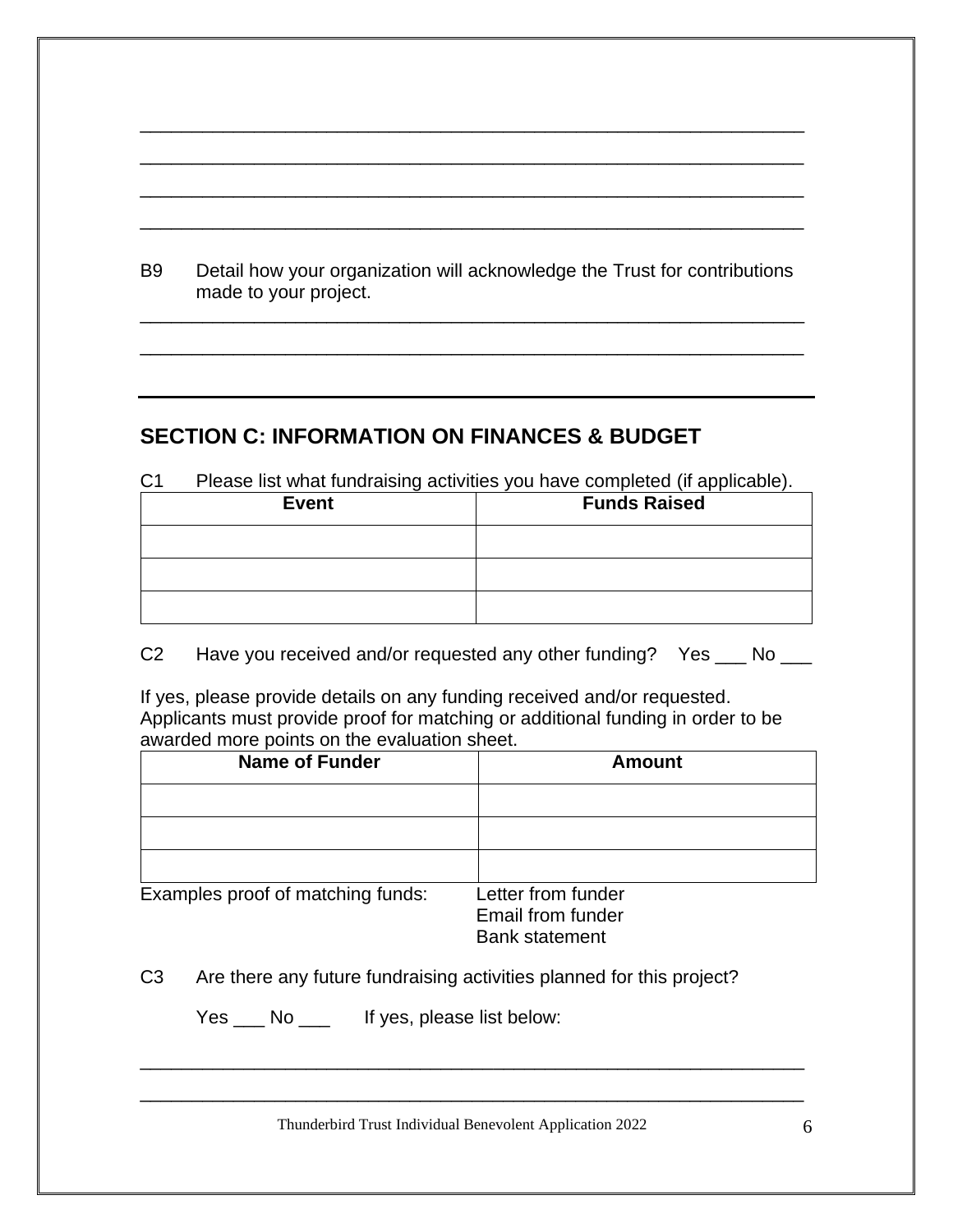## **D3. Budget Form**

Please list all project costs by line items, if more space is needed please provide additional page(s). Quotes for budget items can be attached to application.

| <b>Project Cost Description</b>                      | Amount \$                 |
|------------------------------------------------------|---------------------------|
|                                                      |                           |
|                                                      |                           |
|                                                      |                           |
|                                                      |                           |
|                                                      |                           |
|                                                      |                           |
|                                                      |                           |
|                                                      |                           |
|                                                      |                           |
|                                                      |                           |
|                                                      |                           |
|                                                      |                           |
| <b>Total Costs</b>                                   | $\boldsymbol{\theta}$     |
| Minus: Other Income Sources Received (if applicable) | $\boldsymbol{\theta}$     |
| <b>Sub-Total</b>                                     | $\boldsymbol{\mathsf{S}}$ |
| <b>Total Request from Thunderbird Trust</b>          | $\boldsymbol{\theta}$     |

### **E. CHECK LIST:**

E1 REQUIRED DOCUMENTS CHECKLIST:

The following checklist is to assist you to ensure you have fulfilled all requirements of the application.

| <b>Complete Application</b>                           |
|-------------------------------------------------------|
| Copy of Status Card (not expired)                     |
| Letter from Membership (if status card expired)       |
| Copy of 2 <sup>nd</sup> photo ID (signature required) |
| Proof of funds (contribution or matching)             |
| Complete budget                                       |
| Consent & Declaration form signed (by both applicants |
| where necessary)                                      |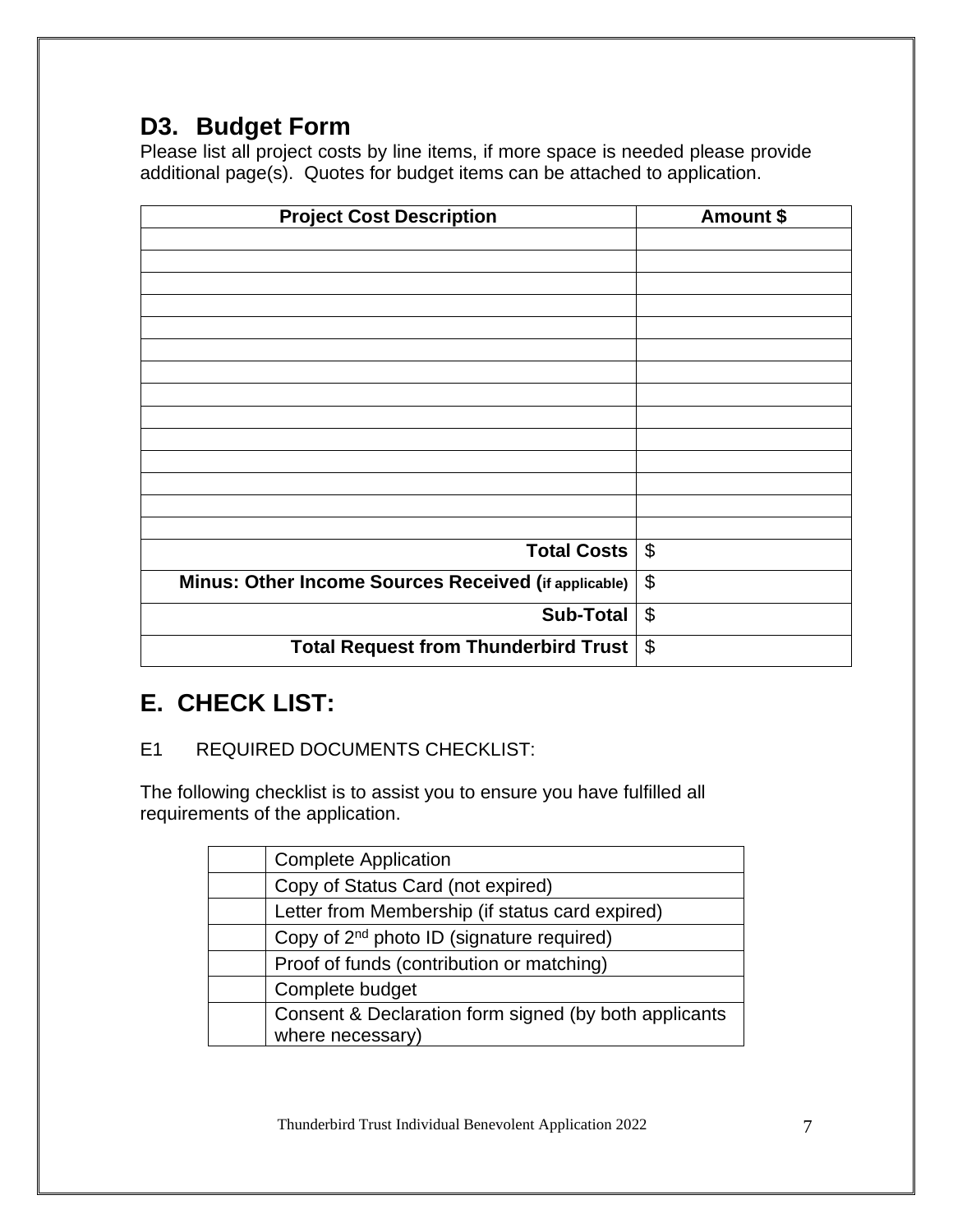#### E2 SUGGESTED DOCUMENTS CHECKLIST:

The following checklist is a list of suggested documents that will give you additional points when your application is being scored. Applications are scored based on content and not necessarily the quality of the scope of project. Score sheets are available upon request and will assist you in submitting the best possible application.

| Letter(s) of support           |
|--------------------------------|
| Letter(s) of denial of funding |
| Quote(s) from vendor(s)        |

#### E3 Consent & Declaration

To the Trustees of the Thunderbird Trust Agreement:

The statements herein and attachments hereto reflect an accurate description and estimated costs regarding the intended use of trust funds. By signing below, you consent to the following:

I (we) give consent to the representatives of the Trust to obtain and share with persons or organizations, public or private, any information necessary to complete the assessment of the project outlined.

I (we) certify that I (we) am (are) a member(s) of the Chippewas of the Thames First Nation and have provide verification with application.

I (we) give consent to the Trust for my project information and any pictures for the purpose of publication through newsletter, website or social media platforms.

I (we) declare that all information provided is truthful to the best of my (our) knowledge and that I (we) have disclosed all other sources of funding procured at any time during the process up to date of completion should my (our) project be selected AND that all funds will be used for the sole purpose of this project as outlined in the budget.

\_\_\_\_\_\_\_\_\_\_\_\_\_\_\_\_\_\_\_\_\_\_\_\_\_\_\_ \_\_\_\_\_\_\_\_\_\_\_\_\_\_\_\_\_\_ Signature of Applicant 1 Date

\_\_\_\_\_\_\_\_\_\_\_\_\_\_\_\_\_\_\_\_\_\_\_\_\_\_\_\_\_ \_\_\_\_\_\_\_\_\_\_\_\_\_\_\_\_\_\_\_ Signature of Applicant 2 Date